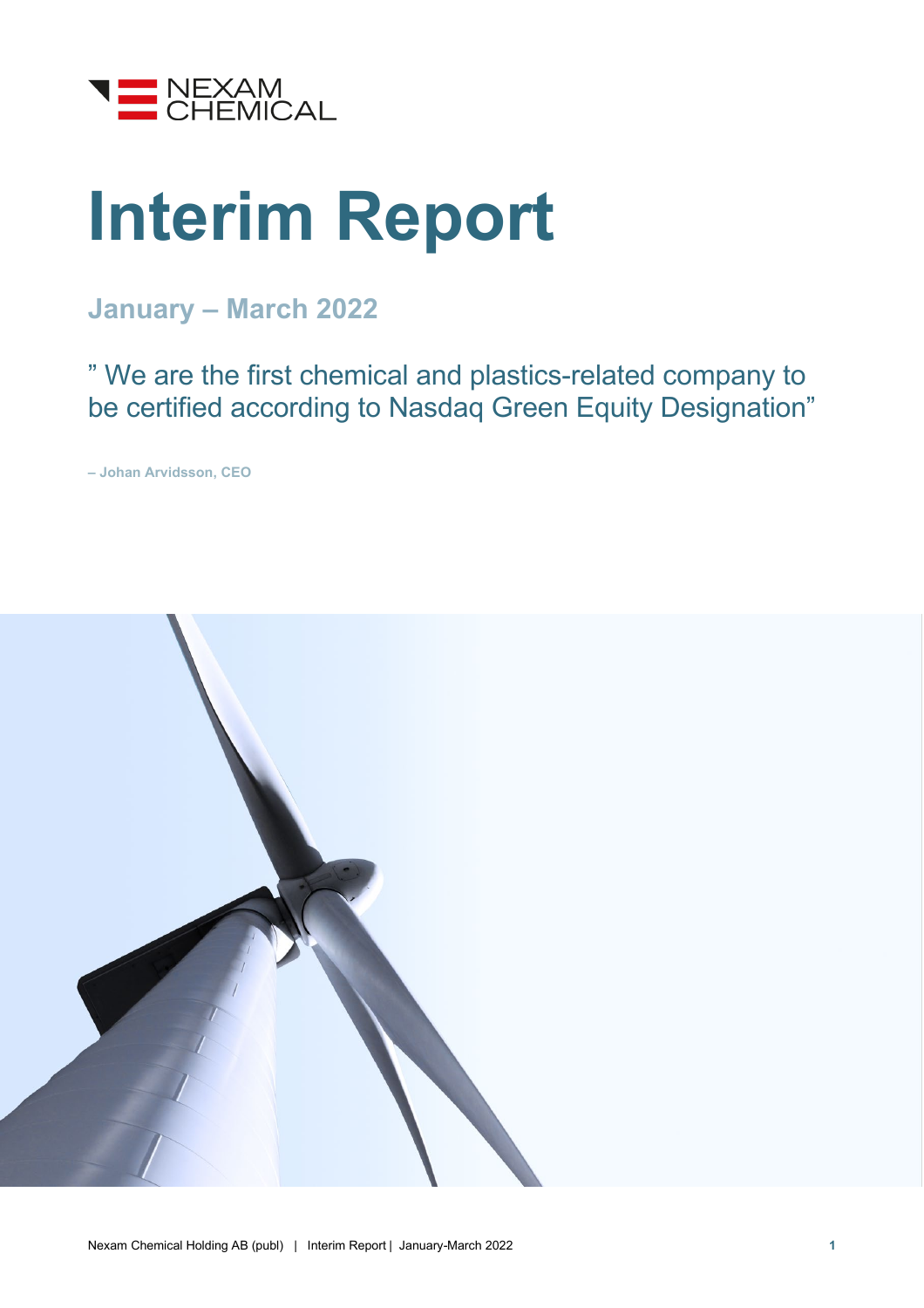

### **First quarter at a glance**

## **Stability in an otherwise turbulent world**

#### **Significant events:**

- Growth by 3 percent in the quarter, Performance Masterbatch, + 21%, and Performance Chemicals, 14%, compared to the corresponding quarter in 2021.
- Received the Nasdaq Green Equity Designation.
- Investment of SEK 20 million started in a new production line in Lomma.
- Received a commercial order to Japan for production of semiconductors, which is estimated to amount to SEK 2.5 million during the year.
- Started the construction of an innovation centre in Lomma.
- Dane Momcilovic recruited as business manager for the PET foam business area.

#### **Financials:**

- Net sales during quarter amounted to SEK 53,913,000 (52,506,000).
- The operating profit before depreciation (EBITDA) for the quarter was SEK 1,690,000 (2,090,000).
- In comparison to the beginning of the year, cash and cash equivalents amounted to SEK 64,192,000 (63,601,000).
- Cash flow from the operating activities during the quarter amounted to SEK 5,404,000 (3,600,000).
- Earnings per share amounted to SEK -0.02 (0.00) for the quarter.

| <b>Key Figures for the Group</b>          |            |            |                  |
|-------------------------------------------|------------|------------|------------------|
|                                           | Jan-Mar    | Jan-Mar    | <b>Full year</b> |
| (SEK thousand)                            | 2022       | 2021       | 2021             |
| Net sales (SEK thousand)                  | 53 913     | 52 506     | 219 452          |
| Operating profit/loss before depreciation |            |            |                  |
| (EBITDA) (SEK thousand)                   | 1690       | 2 0 9 0    | 6 2 9 7          |
| Cash and cash equivalents (SEK thousand)  | 64 192     | 61 556     | 63 601           |
| Cash flow from operations (SEK thousand)  | 5404       | 3 600      | 7 2 5 5          |
| Equity (SEK thousand)                     | 226 379    | 220 522    | 228 080          |
| Equity per basic share (SEK)              | 2,80       | 2,79       | 2,85             |
| Equity/asset ratio (%)                    | 77         | 76         | 80               |
| Total assets (SEK thousand)               | 294 894    | 291 303    | 284 333          |
|                                           | 201        | 222        | 254              |
| Quick ratio (%)                           |            |            |                  |
| Average number of basic shares            | 80 915 798 | 78 903 367 | 79 909 583       |
| Average number of diluted shares          | 80 915 798 | 78 903 367 | 79 909 583       |
| Basic earnings per share (SEK)            | $-0,02$    | 0,00       | $-0,07$          |
| Diluted earnings per share (SEK)          | $-0.02$    | 0,00       | $-0,07$          |
| Share price on balance sheet date (SEK)   | 7,40       | 16,30      | 10,65            |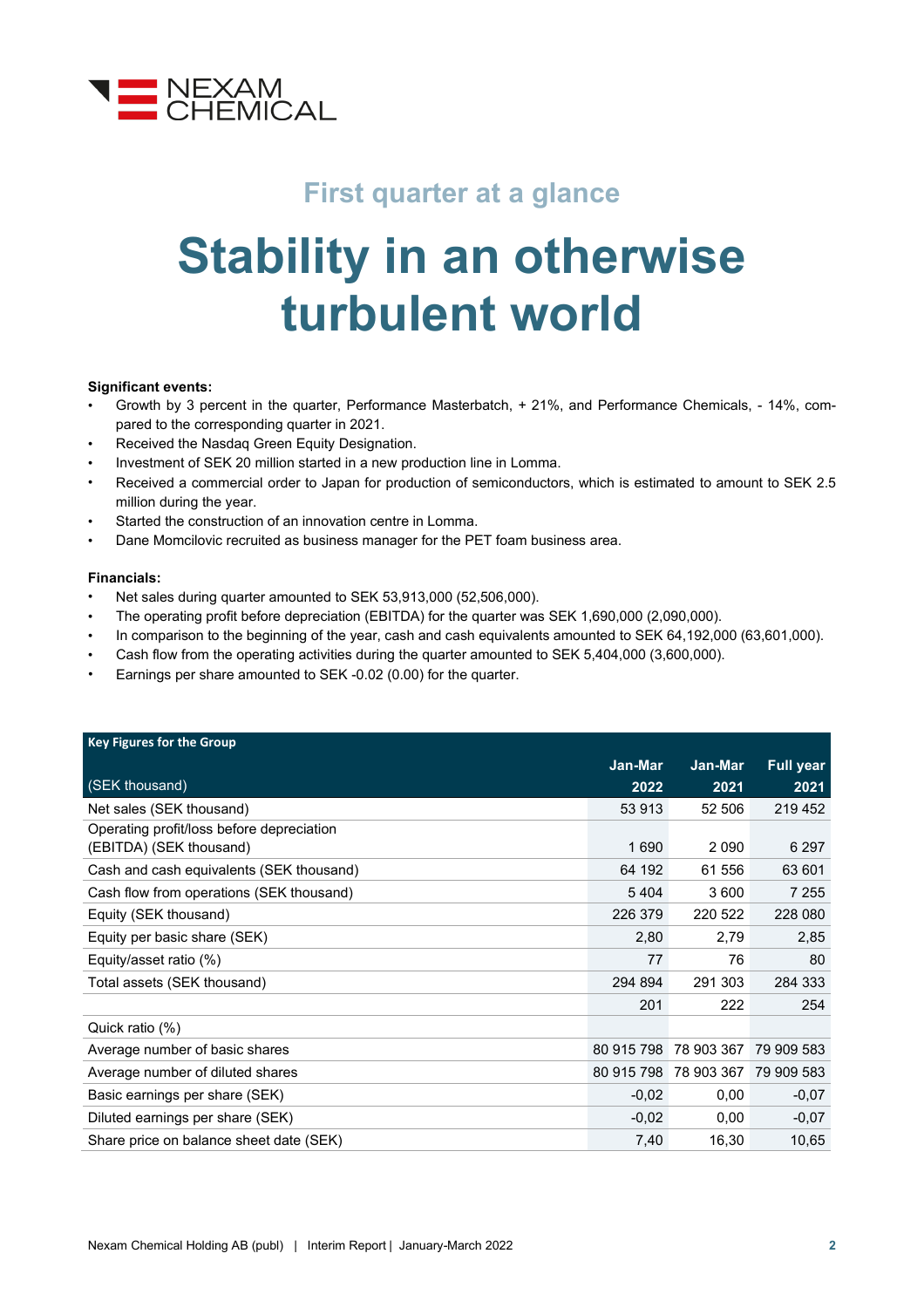



### **Comments from the CEO**

## **Stability in an otherwise turbulent world**

The first quarter of 2022 shows the underlying strength of Nexam Chemical. Despite several disturbances in the rest of the world, we increased sales, albeit by only 3 percent, compared with the corresponding quarter last year. This has been possible because we deliver unique solutions and have long and strong relationships with our customers.

A lot has gone against us in the quarter, but we still manage to perform. We have sales of SEK 54 million, compared with SEK 52.5 million in the first quarter last year. The start of the quarter was marked by Covid-19, where those who were unaffected were easily counted. Since

then, we have had a very challenging situation in China because of their extensive shutdowns due to the pandemic. This has affected us from several aspects. It has become more difficult to obtain raw materials, which have also become more expensive and more difficult to transport to our factories. In addition, demand has generally been lower in China. Last but certainly not least, we have a European nightmare situation after Russia invaded Ukraine, something that few thought we would need to experience, and which is hampering growth. In this context, it can feel awkward to say that we are satisfied with our result. But we have nevertheless managed to keep a good pace on Nexam Chemical. It also shows what a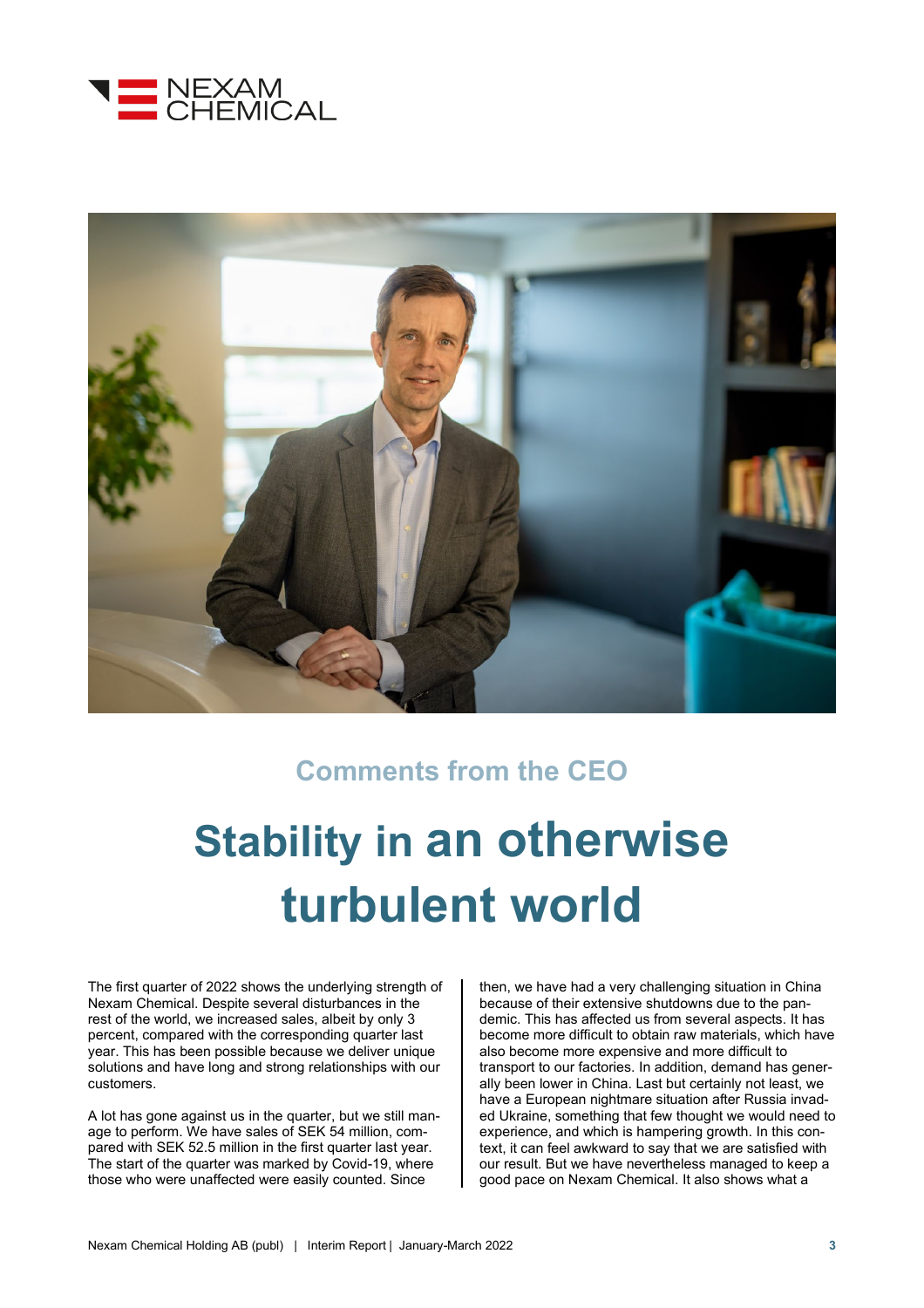

strong growth potential we have, something we have shown with an annual growth of around 30 percent, year after year.

Developments on the energy side have seldom been more in favour of wind power and there are therefore few who doubt in which direction the wind power industry will develop. Reducing the need for fossil energy is an urgent issue for the whole world. A development that is also accelerated by Russia's aggression against Ukraine. Hydropower is probably as developed as it can be. It is unlikely that there will be new nuclear power within the next 15 years. Solar energy, on the other hand, is fantastic and this kind of energy will grow. However, almost all solar panels are produced in China. Over the past two years, we have learned that dependence on suppliers in that area should be appropriately balanced. Wind power remains, which will benefit Nexam Chemical for the foreseeable future. However, due to high investment costs, the demand for wind turbines has been temporarily lower. This has strongly disadvantaged us during the quarter and is the reason for the reduced growth in Nexam Performance Chemical. Nexam Chemical develops, manufactures, and sells additives for PET foam. PET foam is a material that is increasingly dominating the market for designing wind turbine blades.

### "… Nexam Performance Masterbatch has grown better than before…"

During the first quarter of this year, the Nexam Performance Masterbatch area has grown better than before. Here we mainly sell colour masterbatch to the plastics industry. This is an area that is more standardized than the innovative and growth oriented Nexam Performance Chemical part. The first quarter has really demonstrated the advantage of this segment, while we have also managed to win new business in this market. When the wind power industry has been stomping, the general industry has seen a certain recovery after Covid, which we have taken advantage of.

Despite our successes in the above area, we still believe that the greatest long-term potential is on the plastic recycling side. It is easy to be under the impression that plastic recycling is a problem that has already been solved. But the fact remains that less than 20% of all plastics are recycled. In addition, a large part of these objects is plastic of very mediocre quality. It is no coincidence that garbage bags are often made from recycled plastic. The world needs tools to preserve and improve the properties of plastics through the recycling processes. Nexam Chemical has such tools. We will become increasingly successful in this area as the level of ambition in the recycling industry increases.

Nexam Chemicals' original business expectations were mostly about crosslinking materials for composite materials, for example. It is not without a great deal of satisfaction that we can state that this business is getting better and better. We are seeing increased volumes in most areas. We have initiated commercial long-term business with materials we have not previously sold. During the quarter, we received multimillion-dollar orders from a Japanese polymer manufacturer. The material will be used for more temperature-resistant semiconductors, and we have probably only seen the beginning of deliveries.

Sustainability issues are taking an increasing place in our company. From being an important issue, it is now really a driving force for our development and success. Our level of ambition is greater than for many other companies. As a company in the plastics and chemical industry, we really want our sustainability work to be well examined in an independent way. We also make sure that the system limit for sustainability work is set so that the benefit / damage that our products do is also included in the analysis.

As part of this work, we are pleased to have been reviewed and approved in accordance with Nasdaq's Green Equity Designation. This is a tool where Nasdaq, with the help of independent auditors, reviews the sustainability work of listed companies. The focus is on how the products are used.

Nexam is one of the first companies to receive recognition and we are the first chemical and plastics-related company. Sustainability is so much more than a good story about how to sympathize with future goals. Sustainability is here and now.

### "... approved according to Nasdaq's Green Equity Designation…"

The first quarter of 2022 was a challenge in many ways. We searched and found ways to succeed in creating a good result given aggravating circumstances in our surroundings. This shows that we are a growth company with stability. The level of ambition for the rest of the year is high, although there is a high probability that the inertia in the wind power market will continue during the second quarter. We are growing in all areas except wind power right now. Our aim is to return to our historically high growth figures as soon as possible.

**Johan Arvidsson, CEO**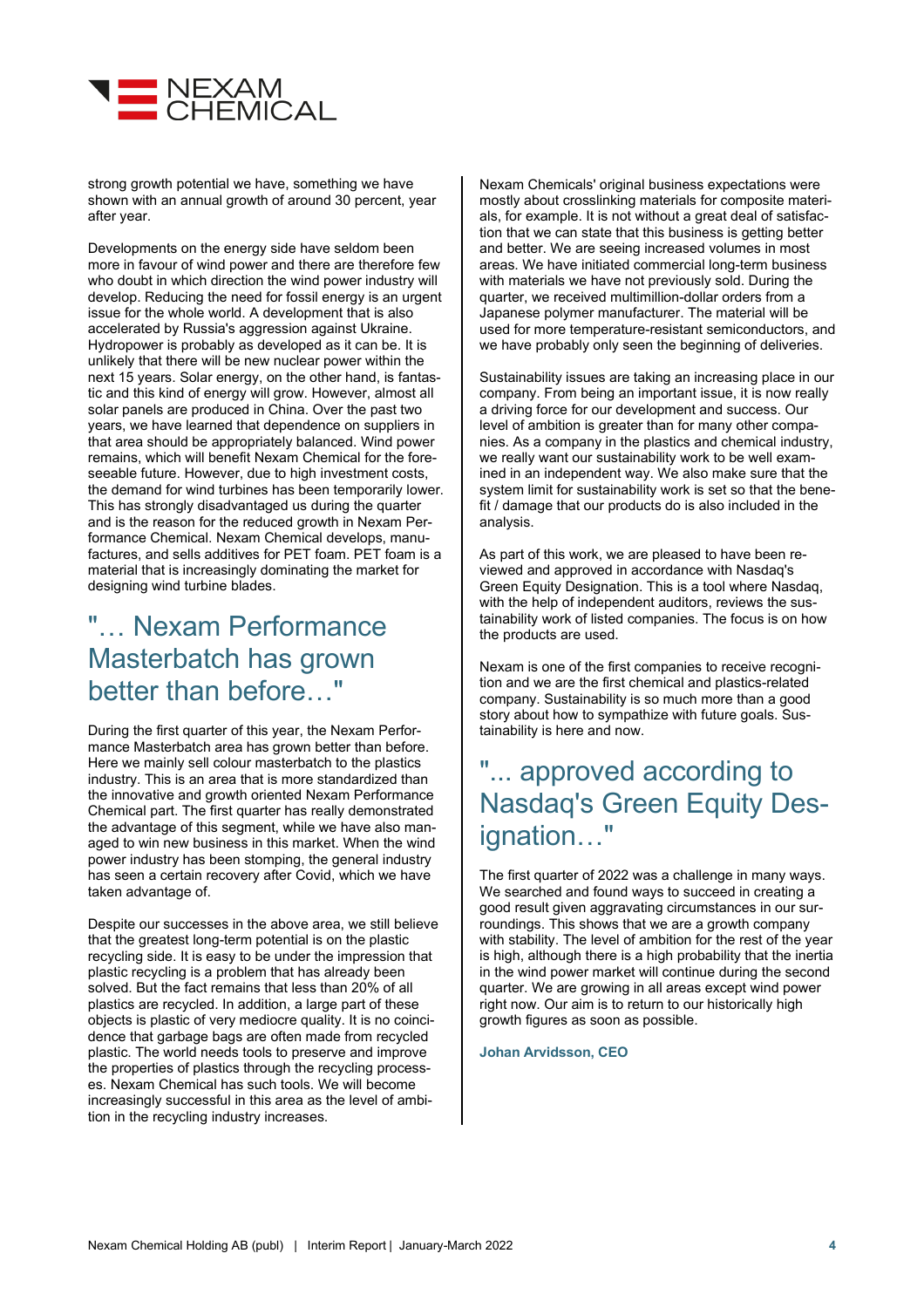

## **This is Nexam Chemical**

#### **Nexam Chemical**

Stronger, lighter and recyclable materials. It is one part of what the world needs to be able to grow in a sustainable way. We at Nexam Chemical can contribute to this. We work with improving polymeric materials – more commonly described as plastics. By adding our products, the customer can create materials that will give the end-products completely new and effective properties. Such as lower weight, increased heat resistance and strength, longer life cycle and increased recycling.

Today we help our customers to improve materials that are then used in everything from computers, wind turbines and vehicle components to water pipes and food packaging. We are a growth company with a turnover of approximately SEK 220 million, with production in four countries, employs close to fifty persons and cooperates with wellknown chemical and material companies all over the world.

The Company's head office is located in Lomma, Sweden. Development of new products and applications and formulation evaluation takes place in the laboratory in St. Andrews, Scotland where also the facility for production of the

Company´s molecules are located. Large scale production of the company's unique molecules is also performed in collaboration with contract manufacturers. Manufacturing of masterbatch and multifunctional masterbatch is performed by the subsidiary Nexam Performance Masterbatch.

#### **Our vision**

To be a recognized world-leader in property modification of polymeric materials through heat-activated chemistry.

#### **Our mission**

To contribute to a more resource-efficient and sustainable society through innovative chemistry that improves properties, usability and recycling of polymeric materials.

#### **Our sustainability vision**

Nexam Chemical strives towards a sustainable future through innovative and reactive chemistry and to create possibilities to save on our valuable and scarce natural resources. We want to enable our customers to develop lighter, stronger, more durable, and more recyclable products.

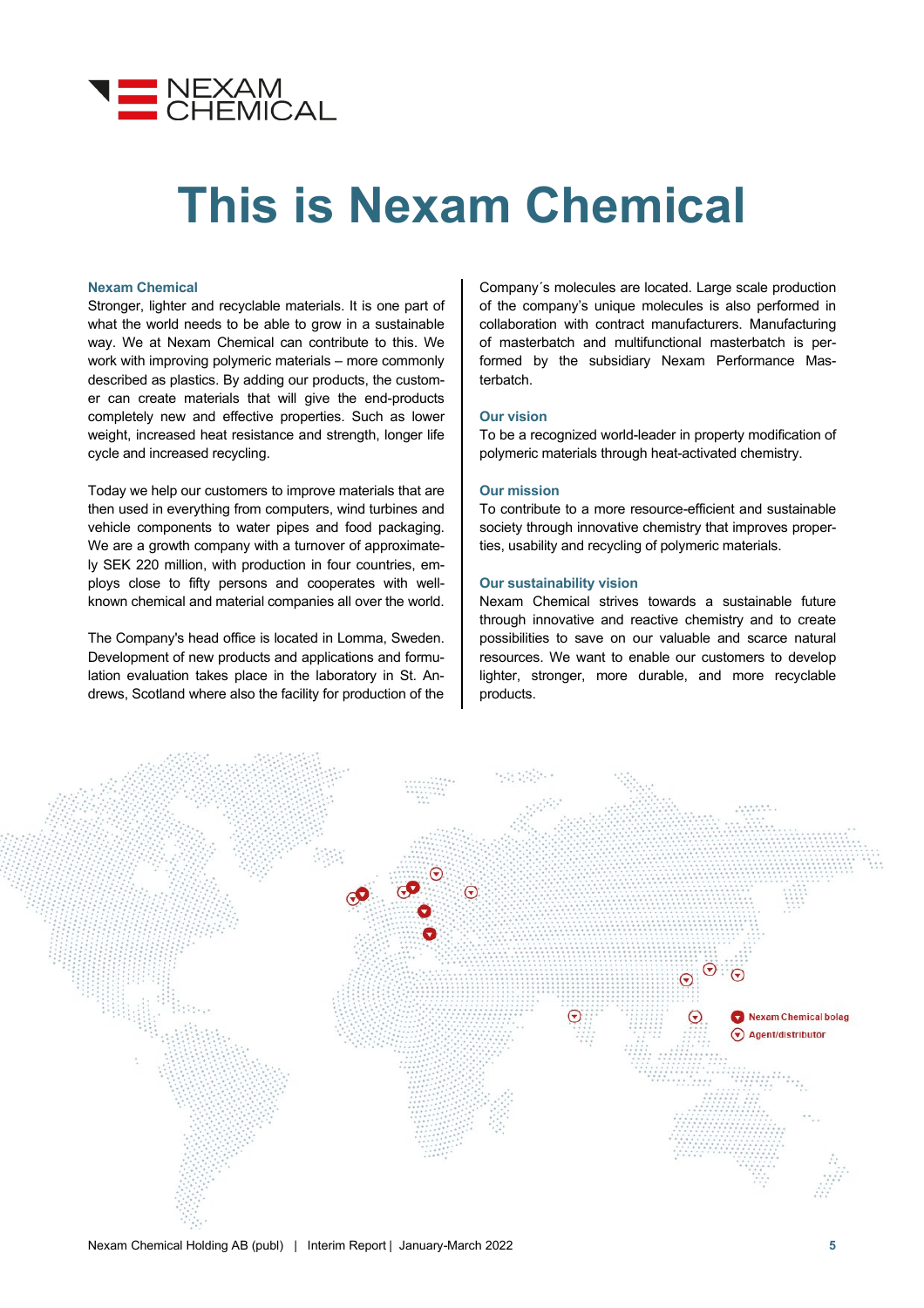

### **Financial comments**

#### **Sales and profit**

Net sales for the quarter totalled SEK 53,913,000 (52,506,000). Other operating income for the quarter amounts to SEK 1,211,000 (539).

The personnel expenses during the quarter totalled SEK – 10,341,000 (- 10,131,000) and other operating expenses totalled SEK - 10,634,000 (- 9,712,000). The depreciation for the period amounts to SEK - 2,866,000 (- 2,580,000) of which SEK - 1,100,000 (- 1,100,000) concerns depreciation of acquired immaterial surplus values. The profit/loss before depreciation (EBITDA) amounted to SEK 1,690,000 (2,090,000). The operating profit/loss before tax for the quarter came in at SEK – 1,591,000 (- 515,000).

#### **Personnel and organization**

The number of employees in the Group, restated as fulltime equivalents were 51 (46) at the end of the quarter. Of these, 44 (39) where men and 7 (7) women.

#### **Investments**

The total investment in intangible assets during the year amounts to SEK 613,000 (683,000) and for the tangible assets SEK 918,000 (1,085,000).

#### **Cash flow**

The cash flow from the operating activities during the quarter amounted to SEK 5,404,000 (3,600,000). Changes in working capital has affected the cashflow with SEK 4,194,000 (1,631,000). During the quarter, net amortization of bank loans has affected the cashflow with SEK - 3,120,000 (- 3,120,000). The total cash flow for the quarter amounted to SEK 569,000 (32,108,000).

#### **Financial position**

Compared to the beginning of the year, the equity/assets ratio was 77 (76) percent, and the equity was SEK 226,379,000 (228,079,000). Cash and cash equivalents amounted to SEK 64,192,000 (63,601,000) compared to the beginning of the year. The Group has at the end of the period an interest-bearing debt of SEK 21,472,000 (24,721,000) compared to the beginning of the year.

## **Other information**

#### **Group structure**

Nexam Chemical Holding AB is a Swedish public limited liability company, and its corporate ID no. is 556919-9432. The Group consists of the parent company Nexam Chemical Holding AB (publ) and two subgroups, Nexam Chemical and Nexam Performance Masterbatch. All companies in the Group are wholly owned.

#### **Accounting policies**

The Group applies International Financial Reporting Standards (IFRS), as adopted by the EU. This interim report has been prepared in accordance with IAS 34 Interim Financial Reporting, the Annual Accounts Act. The parent company applies the Annual Accounts Act and the Swedish Financial Reporting Board recommendation RFR 2 Accounting for Legal Entities. The accounting policies and calculation

methods applied are consistent with those described in the annual report for 2021.



*Financial instruments.* Nexam Chemical has only financial assets and liabilities valued at amortized cost. As these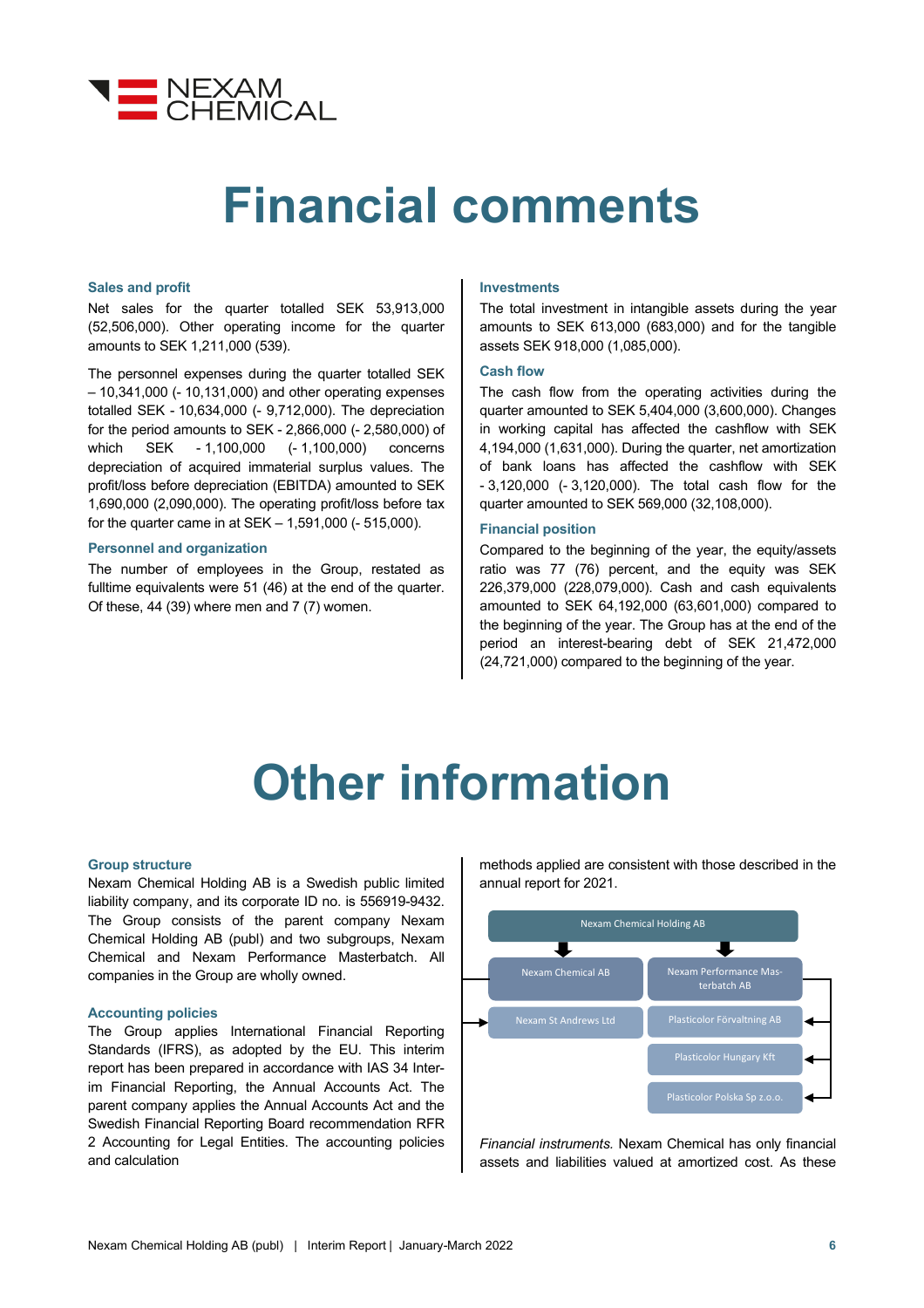

financial assets and liabilities are due within twelve months, the value is estimated to correspond to fair value. *Split of revenue on different revenue streams.* Financial information reported to the chief operating decision maker (CEO) as the basis for allocating resources and judging the group's profit or loss is since the fourth quarter 2019 divided into two different revenue streams, but not divided into profit and loss. The revenue streams are Performance Chemicals and Performance Masterbatch. Performance Chemicals consists of Nexam Chemicals product portfolio and Performance Masterbatch consists of Nexam Performance Masterbatch´s product portfolio.

*Reporting standards.* Nexam prepares its consolidated financial statements in accordance with International Financial Reporting Standards (IFRS) issued by the International Accounting Standards Board (IASB) and interpretative statements from the IFRS Interpretations Committee, as adopted by the EU for application within the EU. The interim report has been prepared in accordance with IAS 34 Interim Financial Reporting.

Disclosures in accordance with IAS 34.16A appear not only in the financial statements and their accompanying notes but also in other parts of the interim report.

The parent company applies the Annual Accounts Act and the "Council for Financial Reporting" RFR 2 Accounting for legal entities. Application of RFR 2 means that the parent company as far as possible applies all IFRS approved by the EU within the framework of the Annual Accounts Act and the Social Security Act and has considered the connection between accounting and taxation. The Group and the Parent Company have applied the accounting principles described in the annual report for 2021.

The Group's financial instruments are valued at accrued acquisition value. The carrying amount of all financial assets and liabilities is estimated to correspond to fair value.

#### **Transactions with related parties**

During the year there has been no transactions with related parties besides renumerations to Board of Directors.

Principles for renumerations to Board of Directors are stated in the annual report 2021.

#### **Risks and uncertainties**

The Group's operations are affected by a number of factors which can result in a risk for the Group's operations and profit. See the annual report for 2021.

#### **Estimates and judgements**

In order to be able to prepare the financial statements, the Board of Directors and the Management make judgements and assumptions on the basis of available information that impact the company's financial performance and financial position.

Estimates and judgements are evaluated on an ongoing basis and are based on historical experience and other factors, including expectations about future events that can be reasonably expected under prevailing conditions. The actual outcome may differ from the judgements made. The areas where estimates and assumptions could lead to a significant risk of adjustments to the figures reported for the company's financial performance, and position in future reporting periods, are primarily judgements about market conditions and thus the value of the Group's non-current assets. During the period the principles for estimates and judgements have remain unchanged.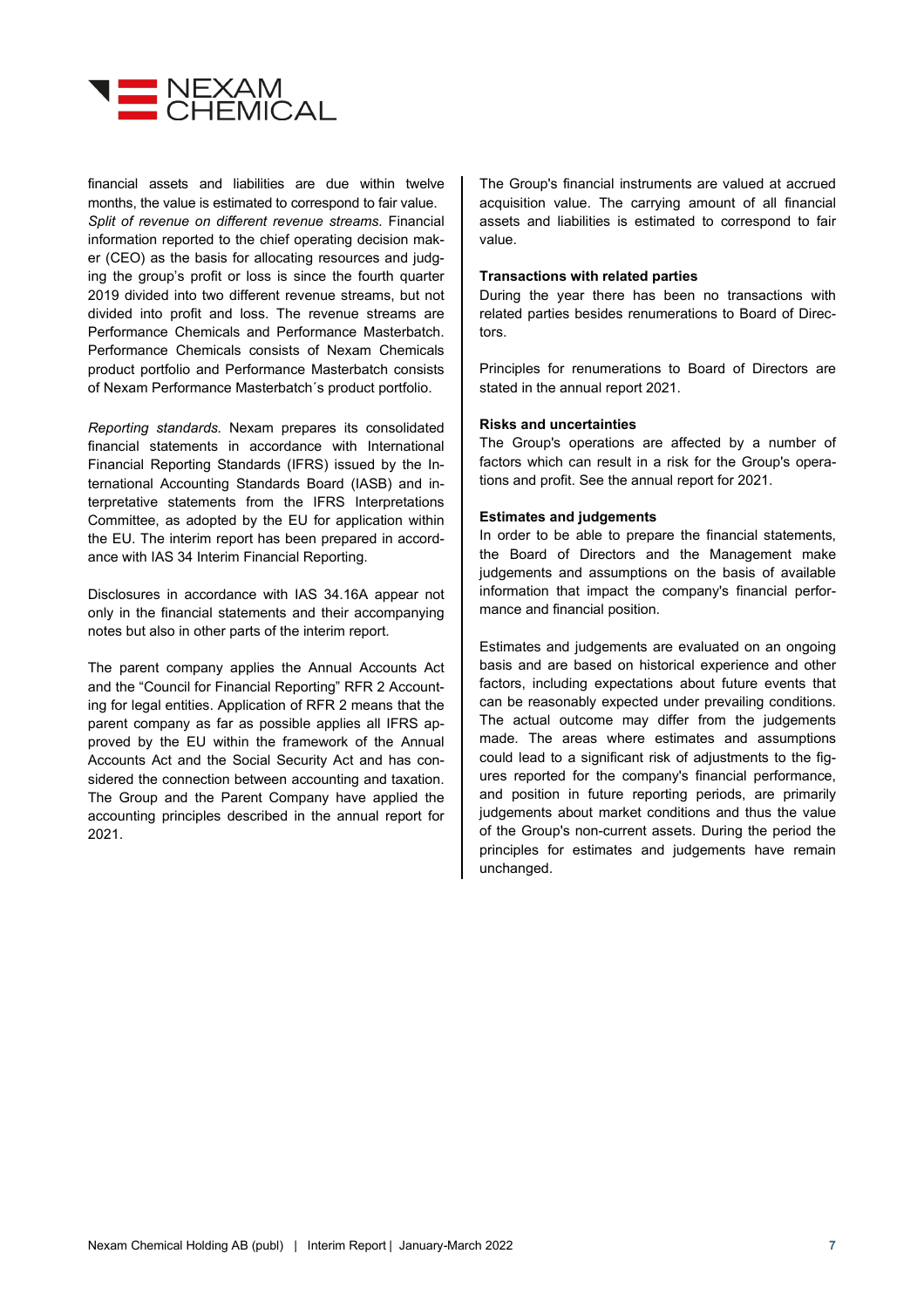

## **Signatures**

**Lomma 21st of April 2022**

**Mats Persson** Chairman of the Board **Cecilia Jinert Johansson** Member of the Board

**Jonna Opitz** Member of the Board

**Martin Roos** Member of the Board

**Oskar Tuwesson** Member of the Board

**Johan Arvidsson** Chief Executive Officer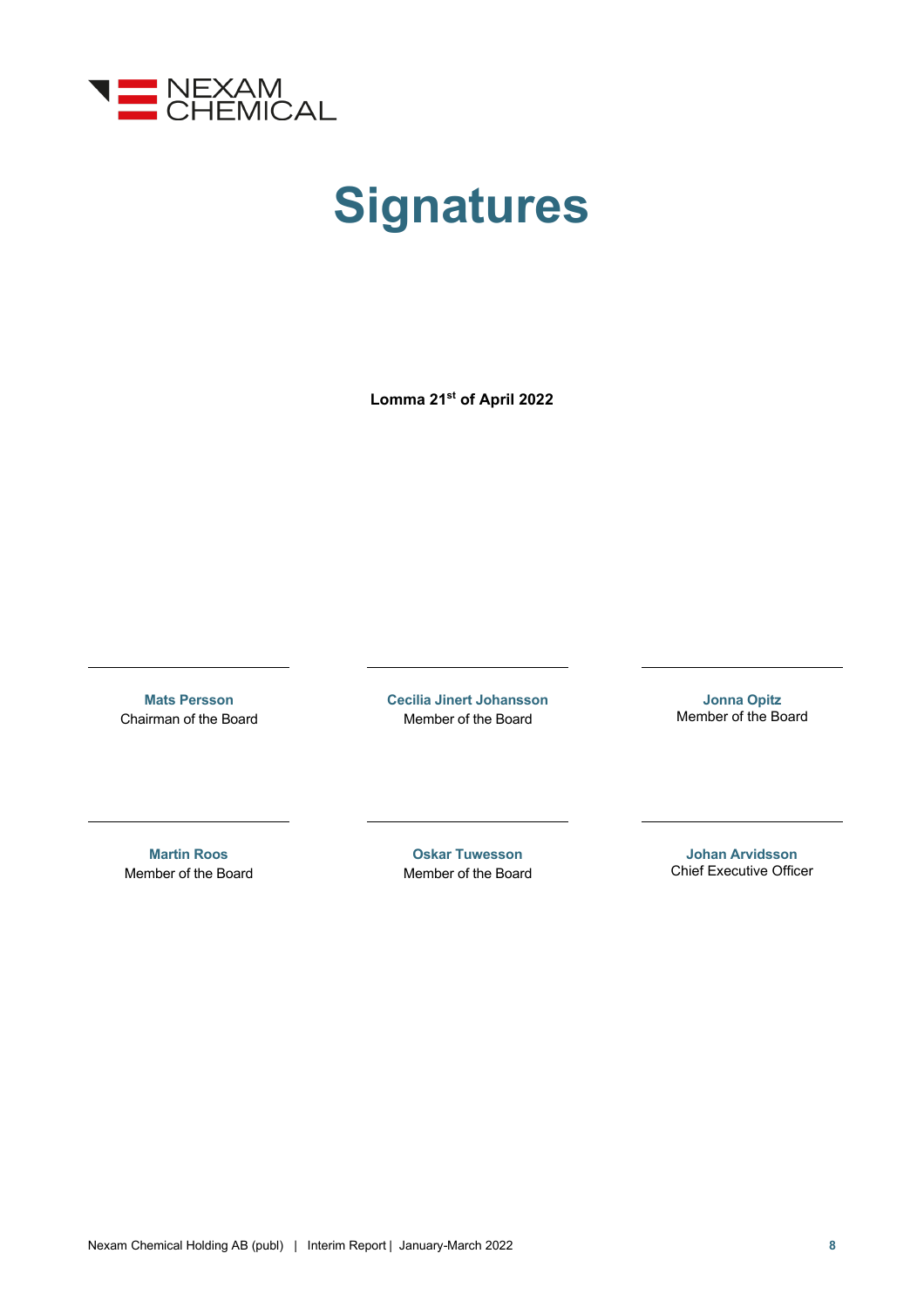

### **Financial Statements in summary**

| <b>Consolidated income statement in summary</b>            |           |           |                  |
|------------------------------------------------------------|-----------|-----------|------------------|
|                                                            | Jan-Mar   | Jan-Mar   | <b>Full year</b> |
| (SEK '000)<br><b>Note</b>                                  | 2022      | 2021      | 2021             |
| 2,3<br>Net sales                                           | 53 913    | 52 506    | 219 452          |
| Other operating income                                     | 1 2 1 1   | 539       | 430              |
|                                                            | 55 125    | 53 045    | 219 881          |
|                                                            |           |           |                  |
| <b>Operating expenses</b>                                  |           |           |                  |
| Raw materials and consumables                              | $-32461$  | $-31112$  | $-134972$        |
| Operating expenses                                         | $-10634$  | $-9712$   | $-41620$         |
| Personnel cost                                             | $-10.341$ | $-10$ 131 | $-36992$         |
| Depreciation of tangible and intan-                        |           |           |                  |
| gible assets                                               | $-2866$   | $-2580$   | $-10573$         |
| <b>Operating profit/loss</b>                               | $-1176$   | -490      | $-4276$          |
|                                                            |           |           |                  |
| <b>Financial items</b>                                     |           |           |                  |
| Financial income                                           | 76        | 131       | 128              |
| <b>Financial costs</b>                                     | -490      | $-156$    | $-1160$          |
| Profit/loss before tax                                     | $-1591$   | $-515$    | $-5307$          |
|                                                            |           |           |                  |
| Income tax                                                 | $-1$      | $-20$     | $-141$           |
| Profit/loss for the period                                 | $-1591$   | $-535$    | $-5449$          |
|                                                            |           |           |                  |
| Other comprehensive income                                 |           |           |                  |
| Items that may be reclassified to                          |           |           |                  |
| profit or loss                                             |           |           |                  |
| Translation differences on foreign                         |           |           |                  |
| subsidiaries                                               | $-70$     | 340       | 49               |
| Sum of other comprehensive in-                             |           |           |                  |
| come, net after tax<br><b>Comprehensive result for the</b> | -70       | 340       | 49               |
| period                                                     | $-1661$   | $-195$    | $-5400$          |
|                                                            |           |           |                  |

The profit for the year as well as comprehensive income are wholly attributable to the parent company's shareholders.

| Earnings per share (SEK)         |            |            |            |
|----------------------------------|------------|------------|------------|
| Basic earnings per share (SEK)   | $-0.02$    | 0.00       | $-0.07$    |
| Diluted earnings per share (SEK) | $-0.02$    | 0.00       | $-0.07$    |
| Average number of basic shares   | 80 915 798 | 78 903 367 | 79 909 583 |
| Average number of diluted shares | 80 915 798 | 78 903 367 | 79 909 583 |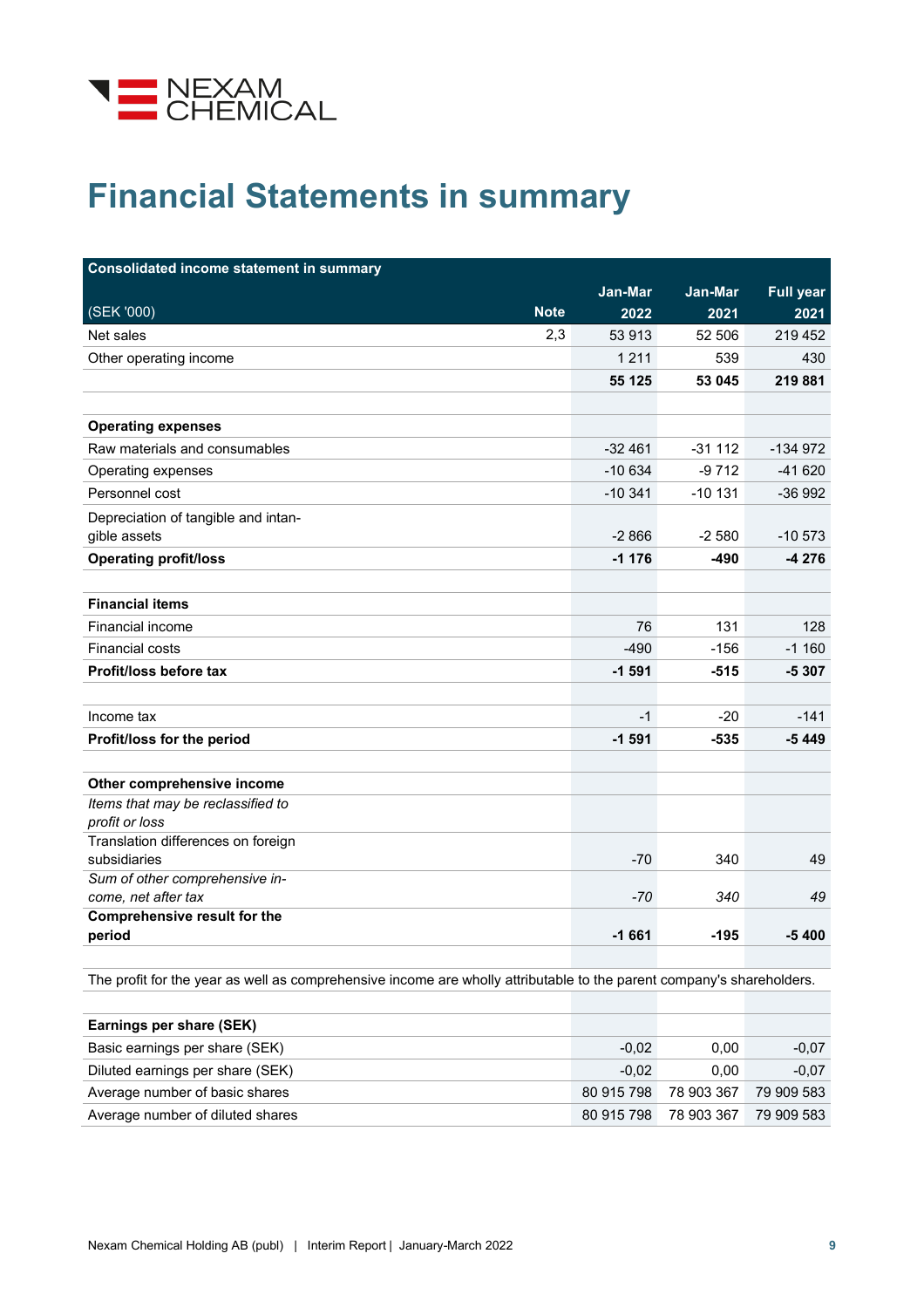

| <b>Consolidated balance sheet in summary</b> |            |            |               |
|----------------------------------------------|------------|------------|---------------|
|                                              | $31 - mar$ | $31 - mar$ | <b>31 Dec</b> |
| (kSEK)<br><b>Note</b>                        | 2022       | 2021       | 2021          |
| <b>ASSETS</b>                                |            |            |               |
| 1<br>Intangible assets                       | 102 183    | 104 375    | 102 980       |
| Tangible assets                              | 43 080     | 45 653     | 43 645        |
| <b>Financial assets</b>                      | 5          | 6          | 5             |
| Inventory                                    | 40 302     | 38 382     | 32 302        |
| Trade receivables                            | 40 111     | 35 507     | 38 176        |
| Other receivables                            | 5 0 2 1    | 5824       | 3623          |
| Cash and bank                                | 64 192     | 61 556     | 63 601        |
| <b>TOTAL ASSETS</b>                          | 294 894    | 291 303    | 284 333       |
|                                              |            |            |               |
| <b>EQUITY AND LIABILITIES</b>                |            |            |               |
| Equity                                       | 226 379    | 220 522    | 228 080       |
| Long-term debt with interest                 | 10729      | 20 480     | 11 372        |
| Other long-term debt                         | 3 102      | 3675       | 2 9 8 4       |
| Provisions for pension                       | 398        | 319        | 372           |
| Short term debt with interest                | 10 743     | 13 180     | 13 349        |
| Trade payables                               | 31 4 94    | 25 163     | 17 162        |
| Other liabilities                            | 12 049     | 7963       | 11 0 14       |
| <b>TOTAL EQUITY AND LIABILITIES</b>          | 294 894    | 291 303    | 284 333       |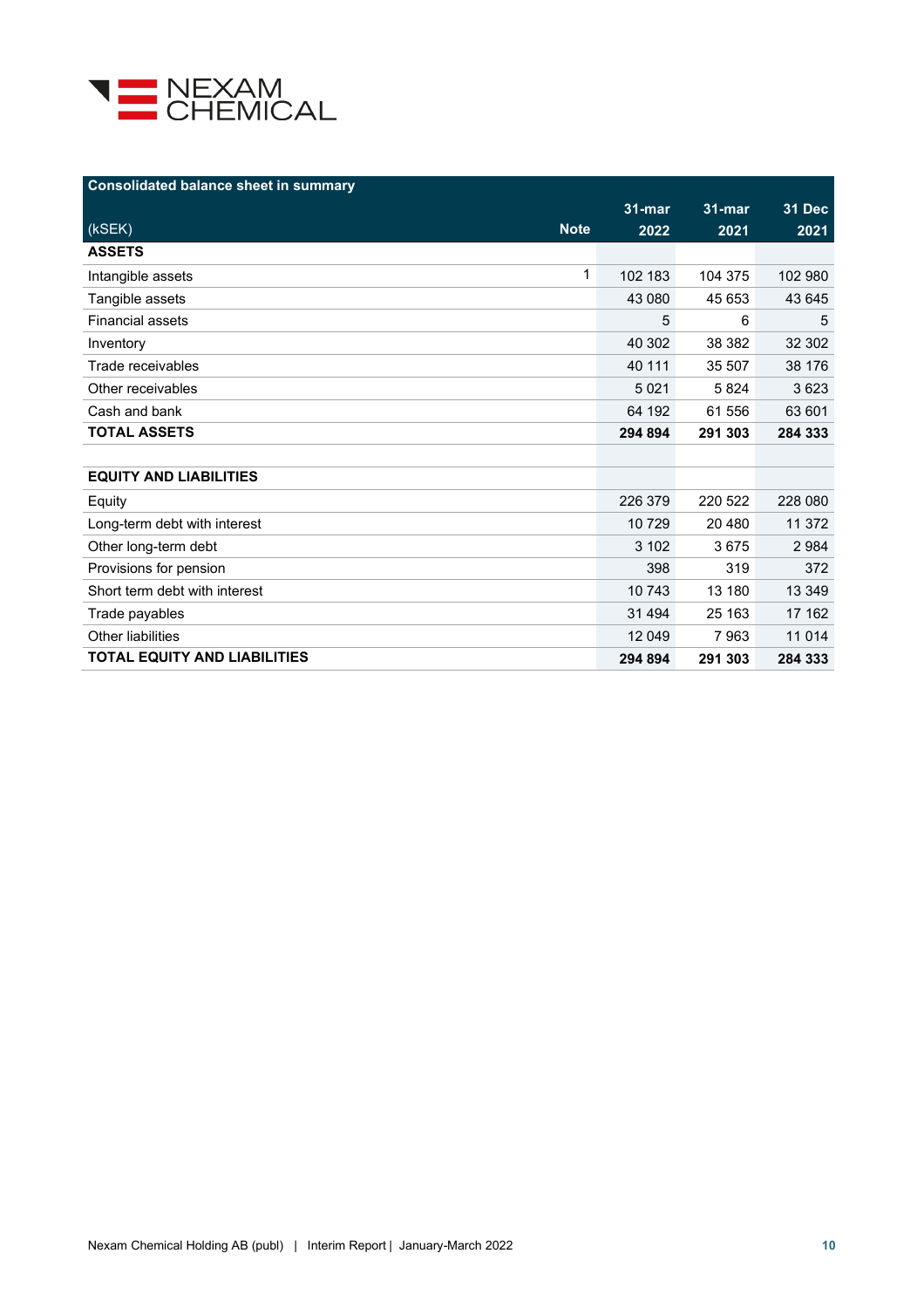

#### **Summary consolidated statement of changes in**

| equity                                       |                         |                     |                 |                             |                      |
|----------------------------------------------|-------------------------|---------------------|-----------------|-----------------------------|----------------------|
|                                              |                         | <b>Other</b>        |                 |                             |                      |
| (SEK '000)                                   | <b>Share</b><br>capital | capital<br>provided | <b>Reserves</b> | <b>Retained</b><br>earnings | <b>Sum</b><br>equity |
| Equity opening balance 2022-01-01            | 1556                    | 423 573             | $-1516$         | -195 533                    | 228 080              |
| Comprehensive income                         |                         |                     |                 |                             |                      |
| Loss for the period                          |                         |                     |                 | $-1591$                     | $-1591$              |
| Other comprehensive income                   |                         |                     | $-40$           |                             | $-40$                |
| Change in translation reserve for the period |                         |                     | $-70$           |                             | -70                  |
| Sum other comprehensive income after tax     | 0                       | 0                   | $-110$          | $\Omega$                    | $-110$               |
| Total comprehensive income for the period    | 0                       | 0                   | $-110$          | $\mathbf{0}$                | $-110$               |
| Transaction with Group's owners              |                         |                     |                 |                             | 0                    |
| Total transaction with the Group's owners    | 0                       | 0                   | $\mathbf{0}$    | $\Omega$                    | 0                    |
| Equity closing balance 2022-03-31            | 1 556                   | 423 573             | $-1626$         | $-197$ 124                  | 226 379              |
|                                              |                         |                     |                 |                             |                      |
| Equity opening balance 2021-01-01            | 1458                    | 377489              | $-1680$         | $-1900084$                  | 187 183              |
| Comprehensive income                         |                         |                     |                 |                             |                      |
| Loss for the period                          |                         |                     |                 | $-5449$                     | $-5449$              |
| Other comprehensive income                   |                         |                     |                 |                             |                      |
| Change in translation reserve for the period |                         |                     | 164             |                             | 164                  |
| Sum other comprehensive income after tax     | 0                       | 0                   | 164             | $\mathbf 0$                 | 164                  |
| Total comprehensive income for the period    | 0                       | 0                   | 164             | 0                           | 164                  |
| Transaction with Group´s owners              |                         |                     |                 |                             |                      |
| New share issue, net of transactions costs   | 98                      | 45 653              |                 |                             | 45751                |
| Warrants                                     |                         | 431                 |                 |                             | 431                  |
| Total transaction with the Group's owners    | 98                      | 46 084              | 0               | $\mathbf 0$                 | 46 182               |
| Equity closing balance 2021-12-31            | 1 556                   | 423 573             | $-1516$         | $-195533$                   | 228 080              |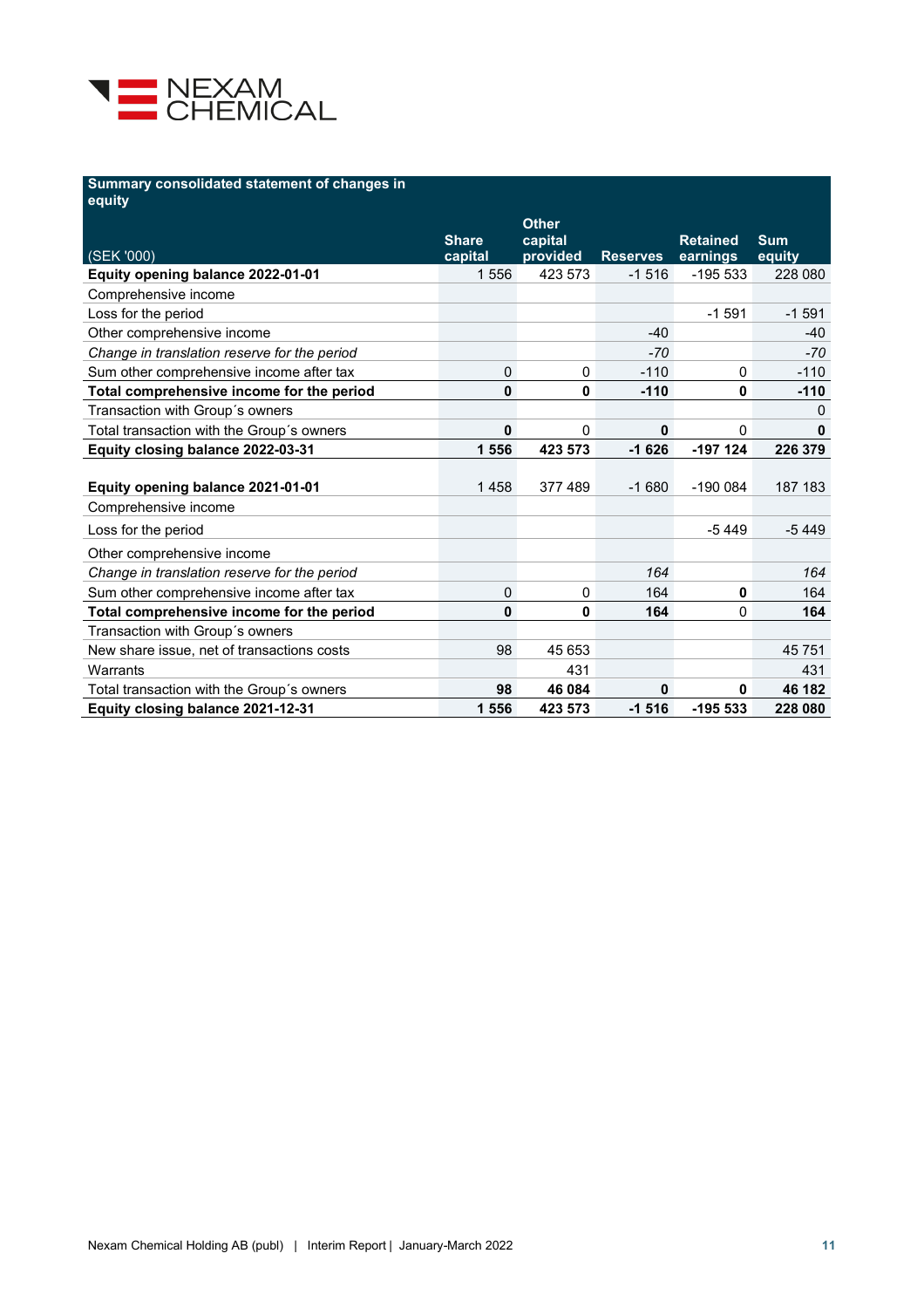

| <b>Consolidated cash flow in summary</b>      |          |         |                  |
|-----------------------------------------------|----------|---------|------------------|
|                                               | Jan-Mar  | Jan-Mar | <b>Full year</b> |
| (SEK '000)                                    | 2022     | 2021    | 2021             |
| Cash flow from operating activities           |          |         |                  |
| Operating income                              | $-1176$  | -489    | $-4276$          |
| Adjustment from non-cash items                | 2 3 8 6  | 2458    | 9 2 3 7          |
| Cash flow from operations before changes in   |          |         |                  |
| working capital                               | 1 2 1 0  | 1969    | 4961             |
| Changes in working capital                    | 4 1 9 4  | 1631    | 2 2 9 4          |
| <b>Cash flow from operations</b>              | 5404     | 3600    | 7 2 5 5          |
| Cash flow from investment activities          | $-1530$  | $-1767$ | $-5514$          |
| Cash flow from financing activities           | $-3.305$ | 30 275  | 32 4 34          |
| Cash flow for the period                      | 569      | 32 108  | 34 175           |
| Cash and cash equivalents at the beginning of |          |         |                  |
| the period                                    | 63 602   | 29 791  | 29 7 91          |
| Effect of exchange rate changes on cash       | 22       | -343    | -365             |
| Cash and cash equivalents at end of period    | 64 192   | 61 556  | 63 601           |

| Parent company - Income statement in summary   |         |                          |           |
|------------------------------------------------|---------|--------------------------|-----------|
|                                                | Jan-Mar | Jan-Mar                  | Full year |
| (SEK '000)                                     | 2022    | 2021                     | 2021      |
| Net sales                                      | 1818    | $\overline{\phantom{a}}$ | 6800      |
|                                                | 1818    | 0                        | 6800      |
|                                                |         |                          |           |
| <b>Operating expenses</b>                      |         |                          |           |
| Operating expenses                             | $-1793$ | -575                     | $-5905$   |
| Personnel cost                                 | $-1676$ | $-2229$                  | $-6653$   |
| <b>Operating profit/loss</b>                   | $-1651$ | $-2804$                  | -5 758    |
|                                                |         |                          |           |
| <b>Financial items</b>                         |         |                          |           |
| Interest expenses and other similar loss items | $-217$  | $-236$                   | -578      |
| Profit/loss before tax                         | $-1869$ | $-3040$                  | $-6337$   |
|                                                |         |                          |           |
| Profit/loss for the period                     | $-1869$ | $-3040$                  | $-6337$   |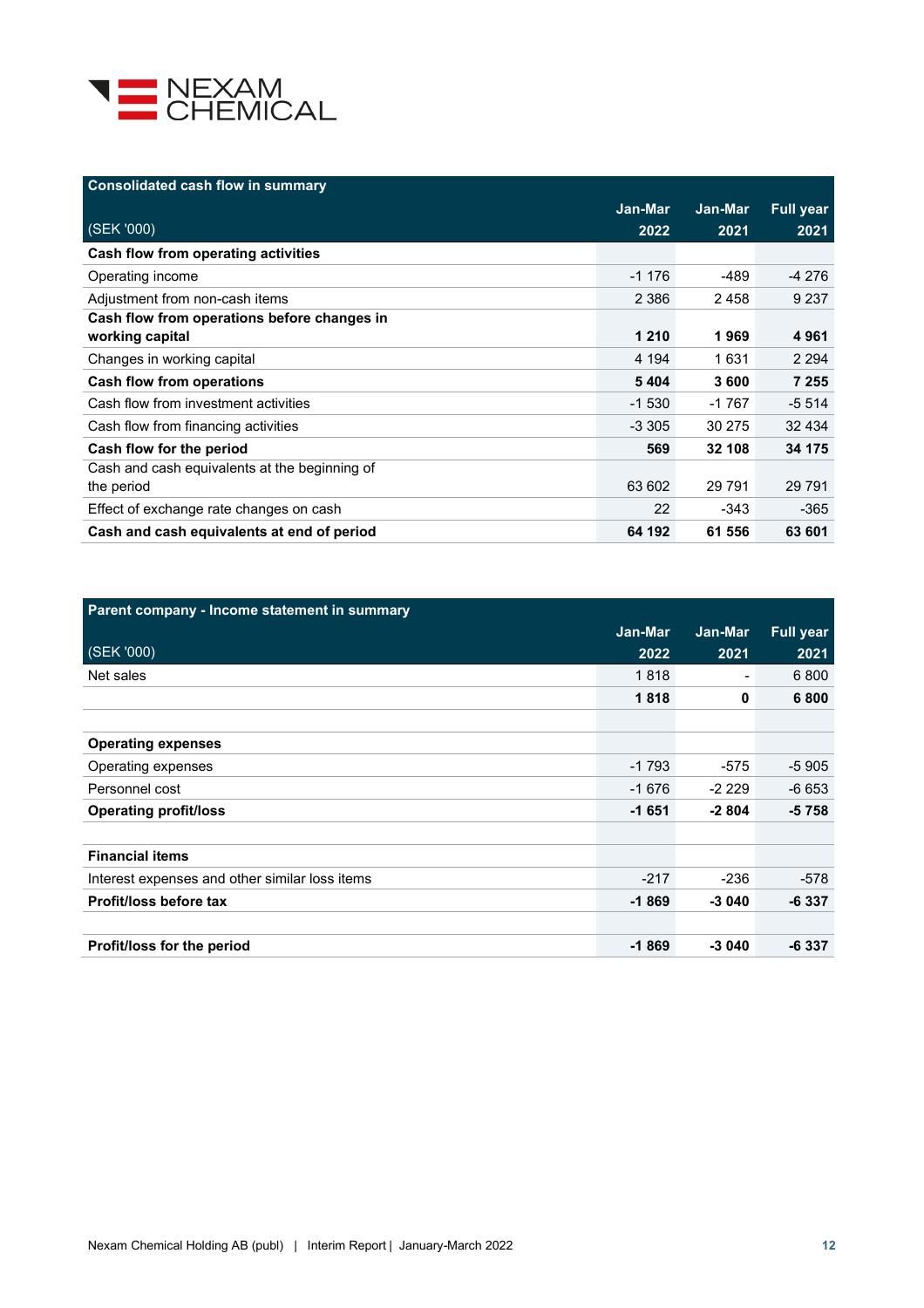

| Parent company - Balance sheet in summary |            |           |               |
|-------------------------------------------|------------|-----------|---------------|
|                                           | $31 - mar$ | $31$ -mar | <b>31 Dec</b> |
| (SEK '000)                                | 2022       | 2021      | 2021          |
| <b>ASSETS</b>                             |            |           |               |
| <b>Financial assets</b>                   | 409 994    | 409 669   | 409 888       |
| Receivables from group companies          | 43 613     | 37 239    | 52 364        |
| Other receivables                         | 589        | 2 0 4 2   | 291           |
| Cash and bank                             | 51 517     | 58 447    | 47 159        |
| <b>TOTAL ASSETS</b>                       | 505 713    | 507 397   | 509 701       |
|                                           |            |           |               |
| <b>EQUITY AND LIABILITIES</b>             |            |           |               |
| Equity                                    | 489 975    | 482 494   | 491 845       |
| Provisions for pension                    | 2 0 4 0    | 1636      | 1 908         |
| Long-term debt with interest              |            | 9 0 0 0   |               |
| Short term debt with interest             | 9 0 0 0    | 12 000    | 12 000        |
| Trade payables                            | 462        | 383       | 104           |
| Other liabilities                         | 4 2 3 6    | 1884      | 3844          |
| <b>TOTAL EQUITY AND LIABILITIES</b>       | 505 713    | 507 397   | 509 701       |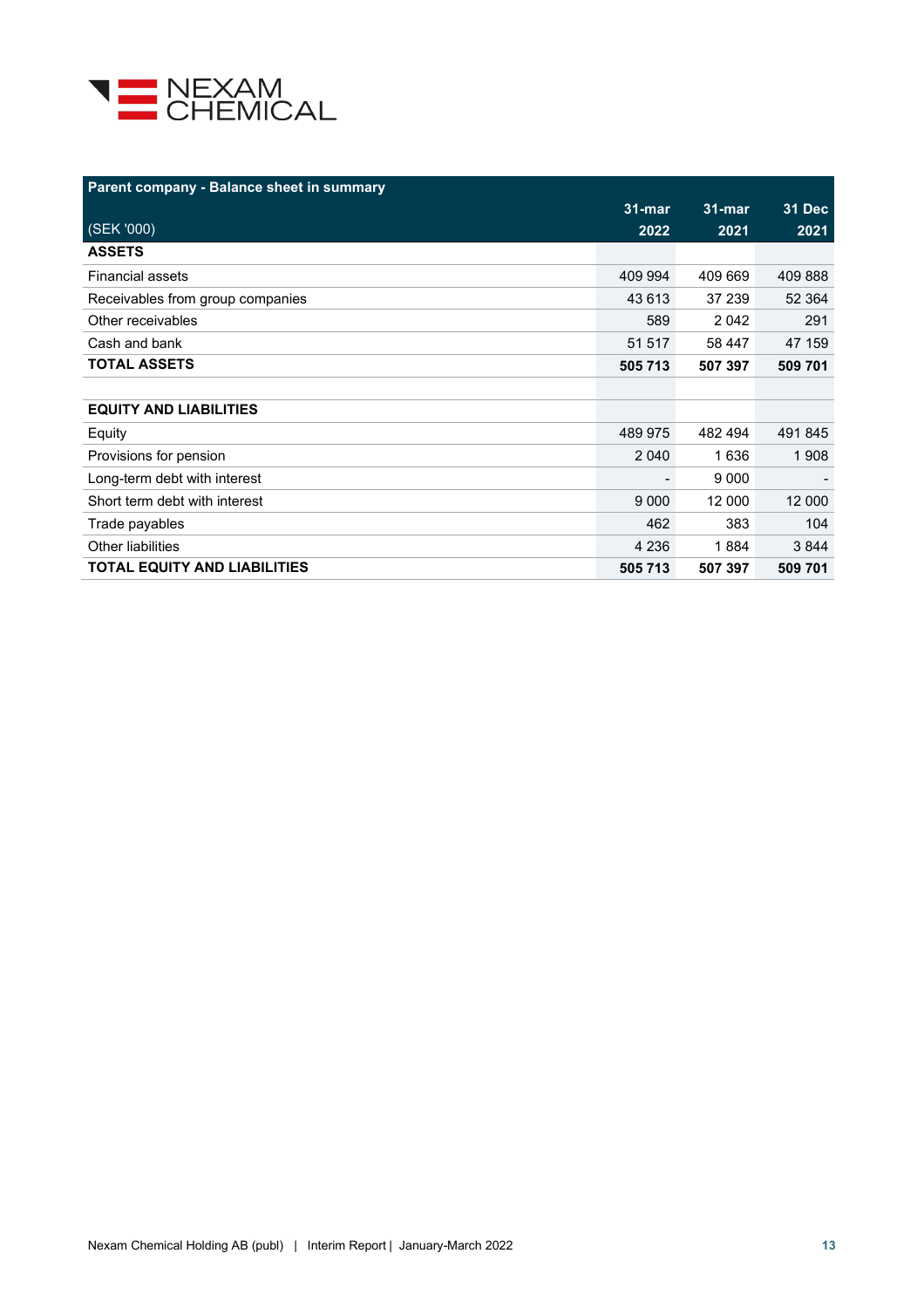

| Note 1 - Intangible assets             |                              |                            |                           |                |
|----------------------------------------|------------------------------|----------------------------|---------------------------|----------------|
| (SEK '000)                             | <b>Goodwill</b>              | <b>Market</b><br>positions | Develop-<br>ment<br>costs | <b>Patents</b> |
| <b>Accumulated cost</b>                |                              |                            |                           |                |
| Opening balance 1 January 2022         | 45 943                       | 44 000                     | 31 000                    | 6375           |
| Additions                              |                              |                            | 594                       | 19             |
| Re-classification                      |                              |                            | 50                        | -50            |
| Closing balance 31 March 2022          | 45 943                       | 44 000                     | 31 644                    | 6 3 4 4        |
| <b>Accumulated depreciation</b>        |                              |                            |                           |                |
| Opening balance 1 January 2022         | $\overline{\phantom{0}}$     | $-17967$                   | $-4085$                   | $-2286$        |
| Expensed depreciation for the period   | $\overline{\phantom{0}}$     | $-1100$                    | $-254$                    | -56            |
| Closing balance 31 March 2022          |                              | $-19067$                   | $-4339$                   | $-2342$        |
| <b>Residual value 31 March 2022</b>    | 45 943                       | 24 933                     | 27 305                    | 4 0 0 2        |
| <b>Accumulated cost</b>                |                              |                            |                           |                |
| Opening balance 1 January 2021         | 45 943                       | 44 000                     | 27 773                    | 6 3 9 4        |
| Additions                              |                              |                            | 3022                      | 186            |
| Re-classification                      | $\overline{\phantom{0}}$     |                            | 205                       | $-205$         |
| Closing balance 31 December 2021       | 45 943                       | 44 000                     | 31 000                    | 6375           |
| <b>Accumulated depreciation</b>        |                              |                            |                           |                |
| Opening balance 1 January 2021         | $\qquad \qquad \blacksquare$ | $-13567$                   | $-3568$                   | $-2062$        |
| Expensed depreciation for the period   | $\overline{a}$               | $-4400$                    | $-517$                    | $-224$         |
| Closing balance 31 December 2021       | $\overline{\phantom{0}}$     | $-17967$                   | $-4085$                   | $-2286$        |
| <b>Residual value 31 December 2021</b> | 45 943                       | 26 033                     | 26915                     | 4089           |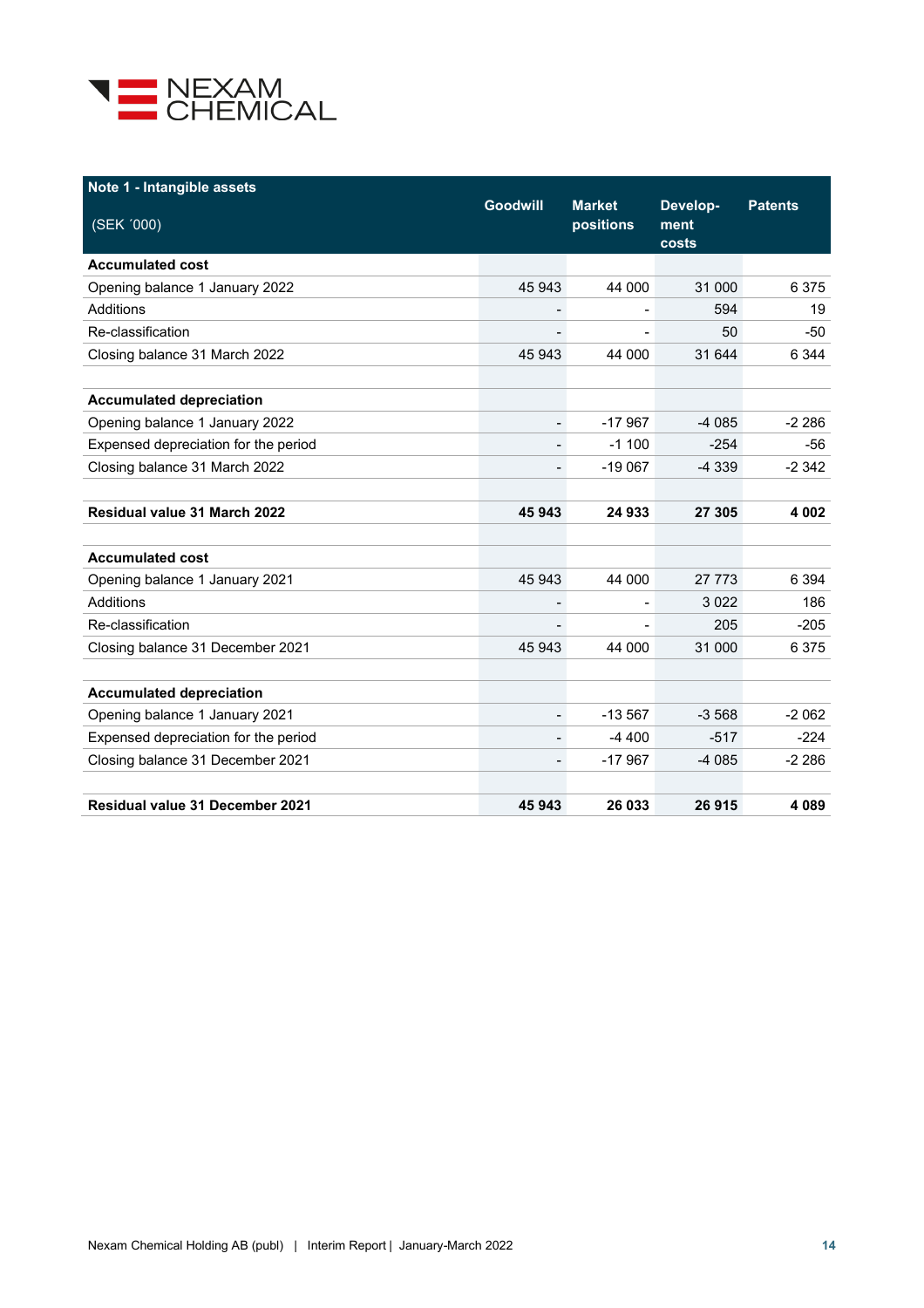

| Note 2 - Net sales divided in geographical markets |         |          |                  |
|----------------------------------------------------|---------|----------|------------------|
|                                                    | Jan-Mar | Jan-Mar  | <b>Full year</b> |
| (SEK '000)                                         | 2022    | 2021     | 2021             |
| Net sales Sweden                                   | 16 189  | 14 4 8 7 | 56 187           |
| Net sales Europe                                   | 32 7 20 | 29 745   | 118 885          |
| Net sales rest of the world                        | 5 0 0 4 | 8 2 7 4  | 44 380           |
| <b>Total</b>                                       | 53 913  | 52 506   | 219 452          |

| Note 3 - Net sales divided in revenue streams |         |         |           |  |  |
|-----------------------------------------------|---------|---------|-----------|--|--|
|                                               | Jan-Mar | Jan-Mar | Full year |  |  |
| (SEK'000)                                     | 2022    | 2021    | 2021      |  |  |
| Performance Masterbatch                       | 30 363  | 25 194  | 104 235   |  |  |
| Performance Chemicals                         | 23 550  | 27 312  | 115 216   |  |  |
| Total                                         | 53 913  | 52 506  | 219 452   |  |  |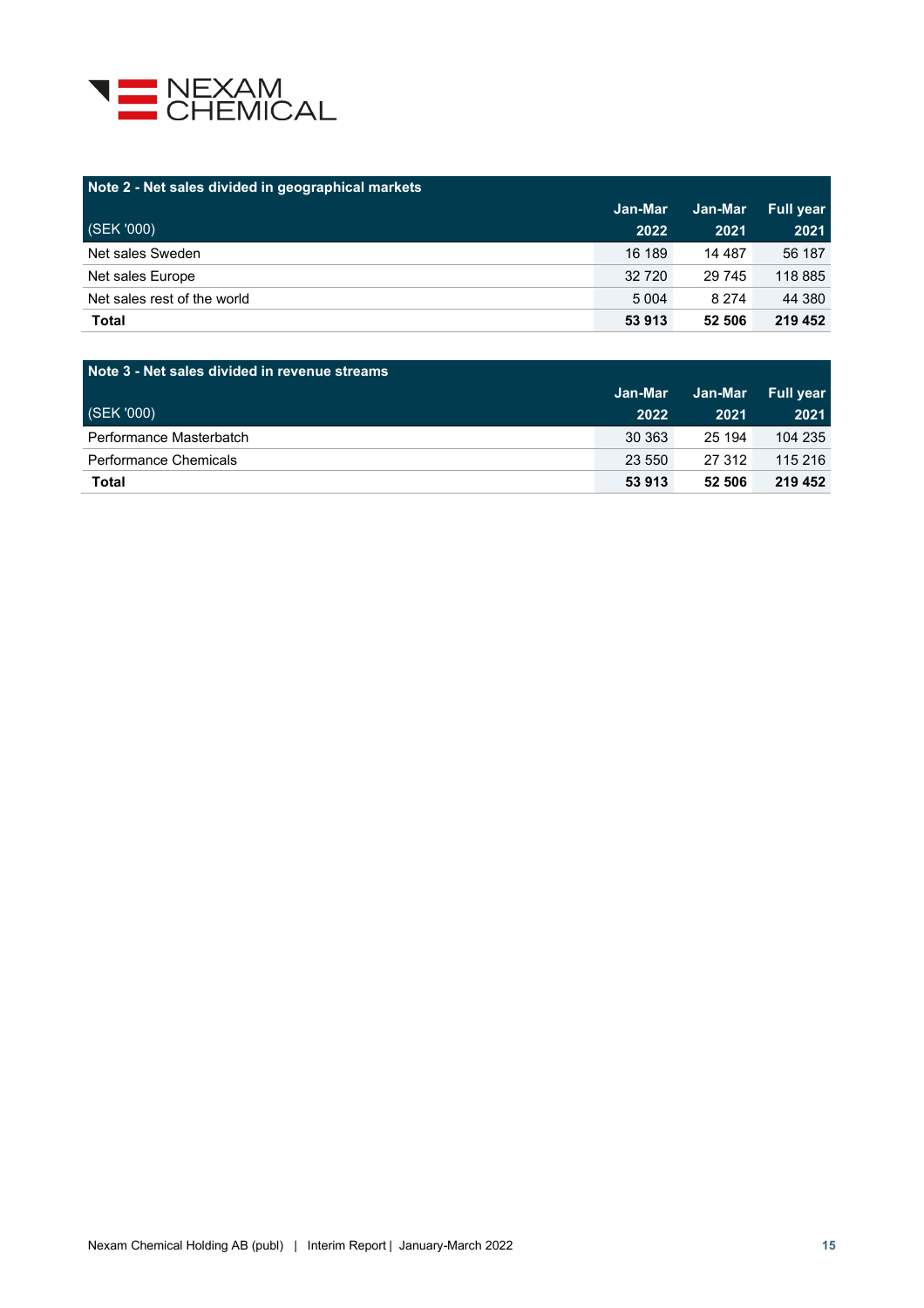

## **Share capital, shares and ownership**

The Company's share capital totals SEK 1,556,073 divided into 80,915,798 outstanding shares. The Company only has one class of shares, and all shares have equal rights to dividends. The shares of Nexam Chemical Holding AB are listed on NASDAQ Stockholm First North Growth Market under the ticket NEXAM. Approximately 9 million shares have been turned during the quarter and the average price during the period was SEK 7.89 per share.

#### **Incentive programs**

The company has two ongoing incentive programs with a total of 1,419,000 outstanding warrants, which all entitles the holders to subscribe for one new share. All warrants have been issued at market value, calculated according to the "Black Scholes" formula. If all currently outstanding warrants are exercised, the total dilution will be approximately 1.8 %.

For more information and the full terms and conditions of incentive program 2019/2022, please see the resolutions from the Annual General Meetings in [2019](http://www.nexamchemical.com/secure/CMS/?language=en#context=epi.cms.contentdata:///245&viewsetting=active:///true) and for the incentive program 2021/2024 see resolutions from Annual General Meetings in 2021.

| Allotment<br>date | Price per<br>warrant (SEK) | <b>Earliest</b><br>redemption date | Final due<br>date | Redemp-<br>tion price<br>(SEK) | Outstanding<br>warrants<br>31 <sup>th</sup> of March 2022 | Dilution if<br>fully<br>exercised |
|-------------------|----------------------------|------------------------------------|-------------------|--------------------------------|-----------------------------------------------------------|-----------------------------------|
| 2019-06-30        | 0.40                       | 2022-08-26                         | 2022-09-09        | 11.51                          | 808.500                                                   | 1.0%                              |
| 2020-05-12        | 0.26                       | 2022-08-26                         | 2022-09-09        | 11.51                          | 230,000                                                   | 0.3%                              |
| 2021-05-27        | 0.98                       | 2024-08-16                         | 2024-08-30        | 21.28                          | 380,500                                                   | 0.5%                              |

#### **Shareholders**

The number of shareholders as of 31st of March 2022 was 5,814.

| <b>Shareholders</b>                               | <b>Shares</b> | Percent |
|---------------------------------------------------|---------------|---------|
| SIX SIS AG                                        | 13 102 983    | 16,2%   |
| Försäkringsbolaget, Avanza Pension                | 8 548 344     | 10,6%   |
| Veronica Wallman                                  | 3 641 225     | 4,5%    |
| Länsförsäkringar Småbolag Sverige                 | 3 296 753     | 4,1%    |
| Lennart Holm, privately and via company           | 2 160 569     | 2,7%    |
| SEB Europafond småbolag                           | 1991461       | 2,5%    |
| Nordnet Pensionsförsäkring AB                     | 1866757       | 2,3%    |
| Michael Wandy Karlsson, privately and via company | 1 402 342     | 1,7%    |
| <b>Futur Pension</b>                              | 1 271 980     | 1,6%    |
| SEB Copenhagen                                    | 1 186 200     | 1,5%    |
| Other shareholders (approx. 5,800)                | 42 447 184    | 52,5%   |
| Total                                             | 80 915 798    | 100,0%  |